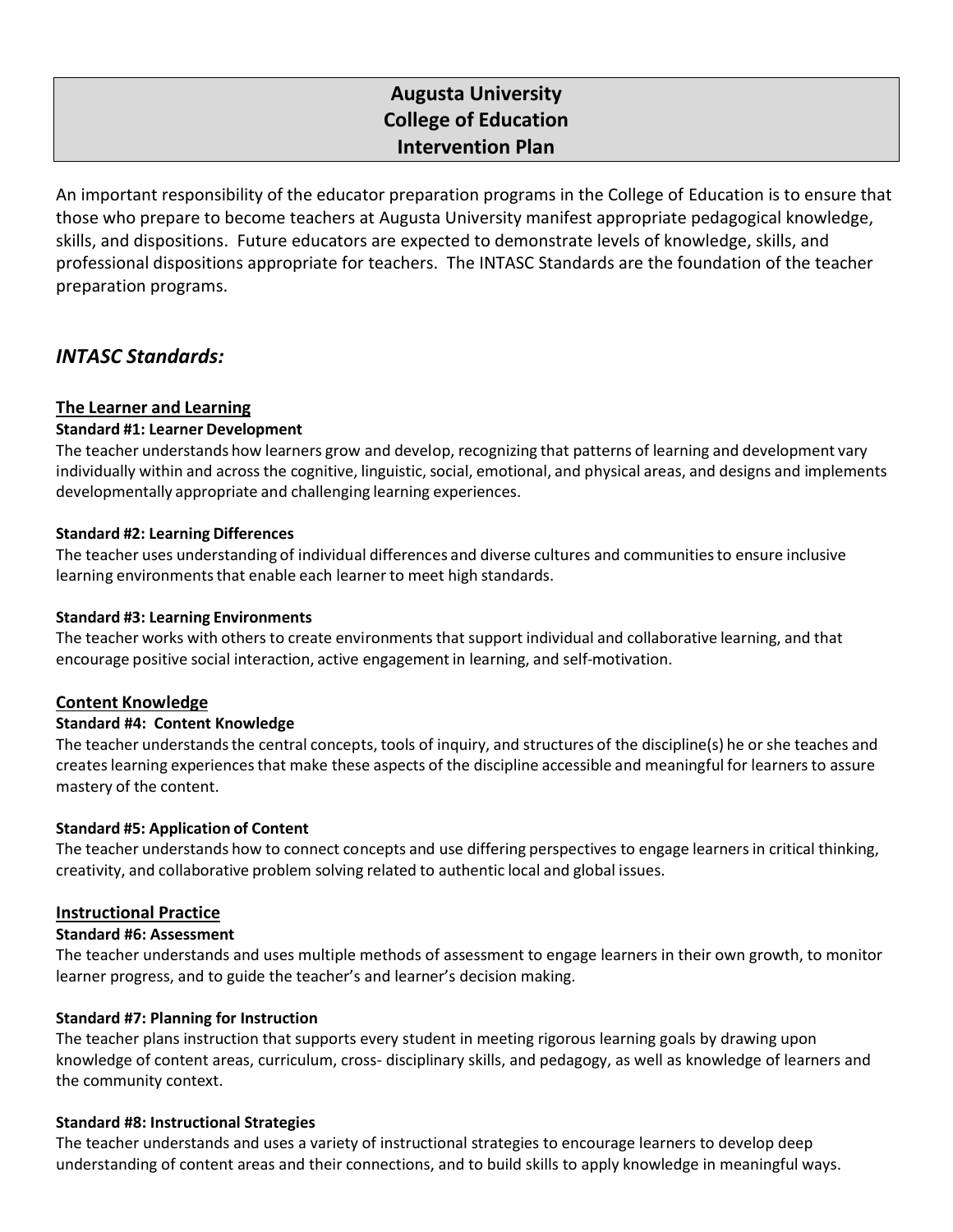# **Professional Responsibility**

# **Standard #9: Professional Learning and Ethical Practice**

The teacher engages in ongoing professional learning and uses evidence to continually evaluate his/her practice, particularly the effects of his/her choices and actions on others (learners, families, other professionals, and the community), and adapts practice to meet the needs of each learner.

# **Standard #10: Leadership and Collaboration**

The teacher seeks appropriate leadership roles and opportunities to take responsibility for student learning, to collaborate with learners, families, colleagues, other school professionals, and community members to ensure learner growth, and to advance the profession.

# *Professional Behaviors and Dispositions:*

# **1. Collaboration**

The teacher or teacher candidate collaborates with others.

# **2. Attitude**

The teacher or teacher candidate demonstrates a positive attitude.

# **3. Relationship with Adults**

The teacher or teacher candidate maintains positive relationships with adults (parents, colleagues, guardians, staff, administration, etc.).

# **4. Communication**

The teacher or teacher candidate communicates effectively.

# **5. Attendance**

The teacher or teacher candidate adheres to policies regarding attendance and punctuality.

# **6. Relationship with Students**

The teacher or teacher candidate interacts appropriately and positively with others.

# **7. Initiative**

The teacher or teacher candidate demonstrates evidence of initiative.

# **8. Professional Appearance**

The teacher or teacher candidate adheres to good hygiene and follows university, school, and/or district policies for professional appearance.

# **9. Legal and Ethical Conduct**

The teacher or teacher candidate adheres to legal and ethical standards for behavior

# **10. Diversity**

The teacher or teacher candidate demonstrates respect for and appreciation for a wide variety of individual differences

# **11. Learning Environment**

The teacher or teacher candidate demonstrates a commitment to creating a positive, low- risk learning environment.

# **12. Time Management**

The teacher or teacher candidate uses time effectively.

# **13. Commitment to Student Learning**

The teacher or teacher candidate demonstrates a commitment to students' learning.

# **14. Commitment to Continuous Improvement**

The teacher or teacher candidate demonstrates a commitment to continuous improvement as an educator.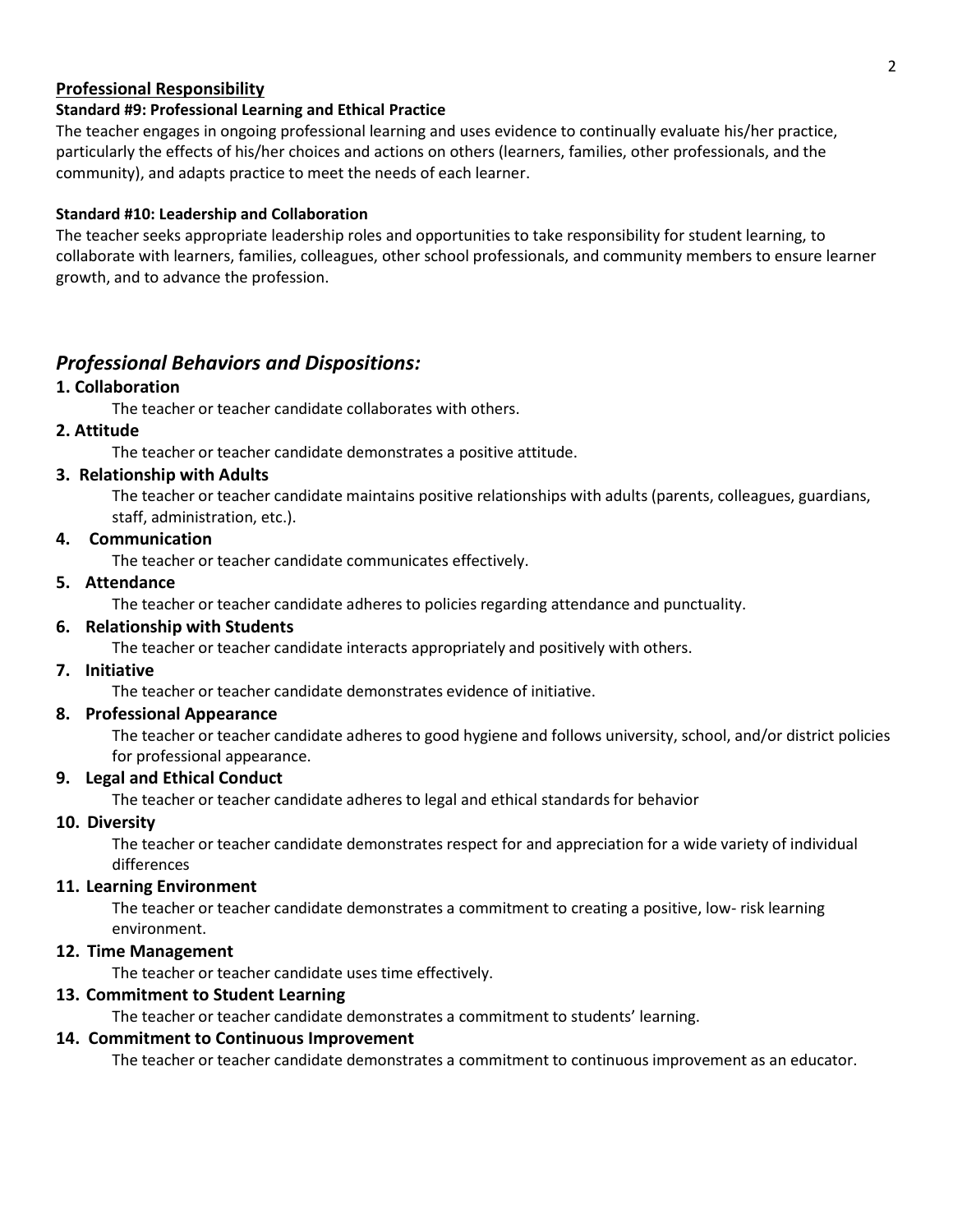| Candidate:                                                                                                                                                  | <b>Student ID Number:</b>                         |      | $\mathbf{3}$ |
|-------------------------------------------------------------------------------------------------------------------------------------------------------------|---------------------------------------------------|------|--------------|
| Program:                                                                                                                                                    |                                                   |      |              |
| Course(s)/Instructor(s):                                                                                                                                    |                                                   |      |              |
| <b>Meeting Date:</b>                                                                                                                                        | <b>Standards or Dispositions to be addressed:</b> |      |              |
| Is this the candidate's first intervention? __________ If not, please refer to previous interventions prior to<br>developing the intervention plan outline. |                                                   |      |              |
| Reason(s) for intervention:                                                                                                                                 |                                                   |      |              |
|                                                                                                                                                             |                                                   |      |              |
| Summary of intervention planning session:                                                                                                                   |                                                   |      |              |
|                                                                                                                                                             |                                                   |      |              |
|                                                                                                                                                             |                                                   |      |              |
| Candidate's response to the intervention:                                                                                                                   |                                                   |      |              |
| Intervention Plan Outline: (This should be a detailed plan outlining what the CANDIDATE will do to improve<br>performance.)                                 |                                                   |      |              |
| 1.<br>2.                                                                                                                                                    |                                                   |      |              |
| If a follow-up meeting will be needed please indicate date meeting will be held: _____                                                                      |                                                   |      |              |
| Signatures:                                                                                                                                                 |                                                   |      |              |
| Candidate                                                                                                                                                   | Date                                              |      |              |
| <b>University Faculty Member</b>                                                                                                                            | Date                                              |      |              |
| Participant                                                                                                                                                 | Position                                          | Date |              |
| Participant                                                                                                                                                 | Position                                          | Date |              |